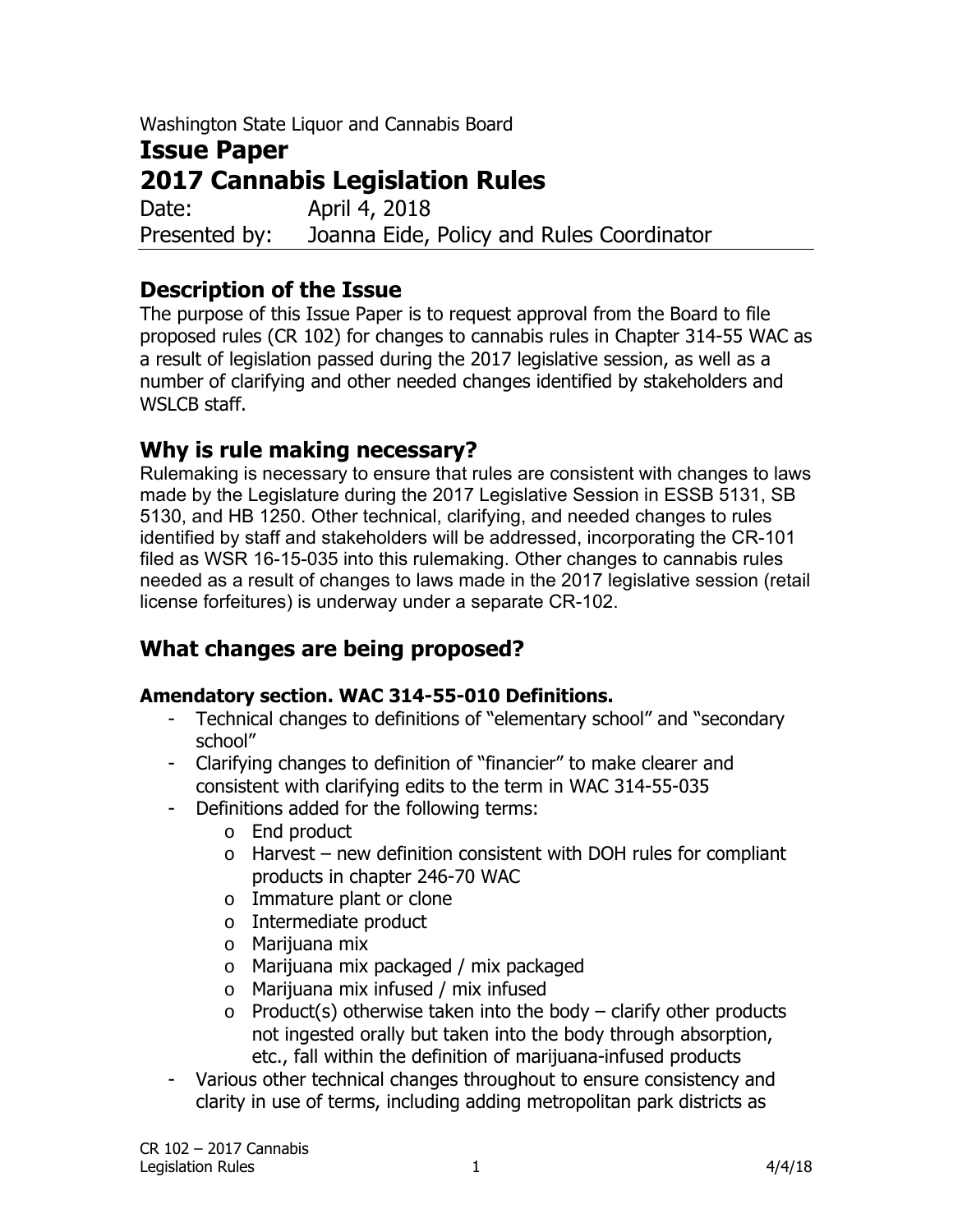"owners" of playgrounds and recreation centers/facilities, correcting "usable marijuana" to "useable marijuana" to make consistent with statutory definitions in chapter 69.50 RCW, etc.

## **Amendatory section. WAC 314-55-015 General information about marijuana licenses.**

- Added language stating that the WSLCB will not issue a marijuana license within the exterior boundaries of a reservation of a federally recognized Indian tribe without express consent of the tribe, as required by changes to RCW 69.50.331.
- Technical changes regarding the co-location of licenses to reflect actual practices and allowances in co-location of licenses for research licenses and producers who also hold a processor license.
- Removed language regarding requirements that processors must construct and keep facilities for marijuana-infused edibles in a clean and sanitary condition as those requirements are being covered in WAC 314- 55-077.

#### **Amendatory section. WAC 314-55-018 Prohibited practices—Money advances—Contracts—Gifts—Rebates, discounts, and exceptions, etc.**

- Technical changes to add exceptions for "free products" or "treats or services" as allowed under WAC 314-55-096 (samples) and RCW 69.50.585 (Branded promotional items—Nominal value—Personal services).
- Added marijuana transportation licenses and marijuana research licenses to the definition of "industry member" to ensure all license types are captured.
- Added language reiterating prohibition of contingency sales consistent with WAC 314-55-017.
- Added language to allow for volume discounts exception to prohibition on use of discounts. Volume discounts must be solely based on the volume of the product purchased, must be made on a single purchase, and must be made available to all licensees. Purchases made by multiple licensees or "co-op" purchases are not eligible for a volume discount, except where the purchase is being made by a business that holds multiple licenses so long as the UBI is the same for each licensed business involved in the purchase for a volume discount.

## **Amendatory section. WAC 314-55-020 Marijuana license qualifications and application process.**

- Technical changes to rule language relating to notices of local jurisdictions, port authorities, and tribal governments consistent with changes made by the Legislature in RCW 69.50.331.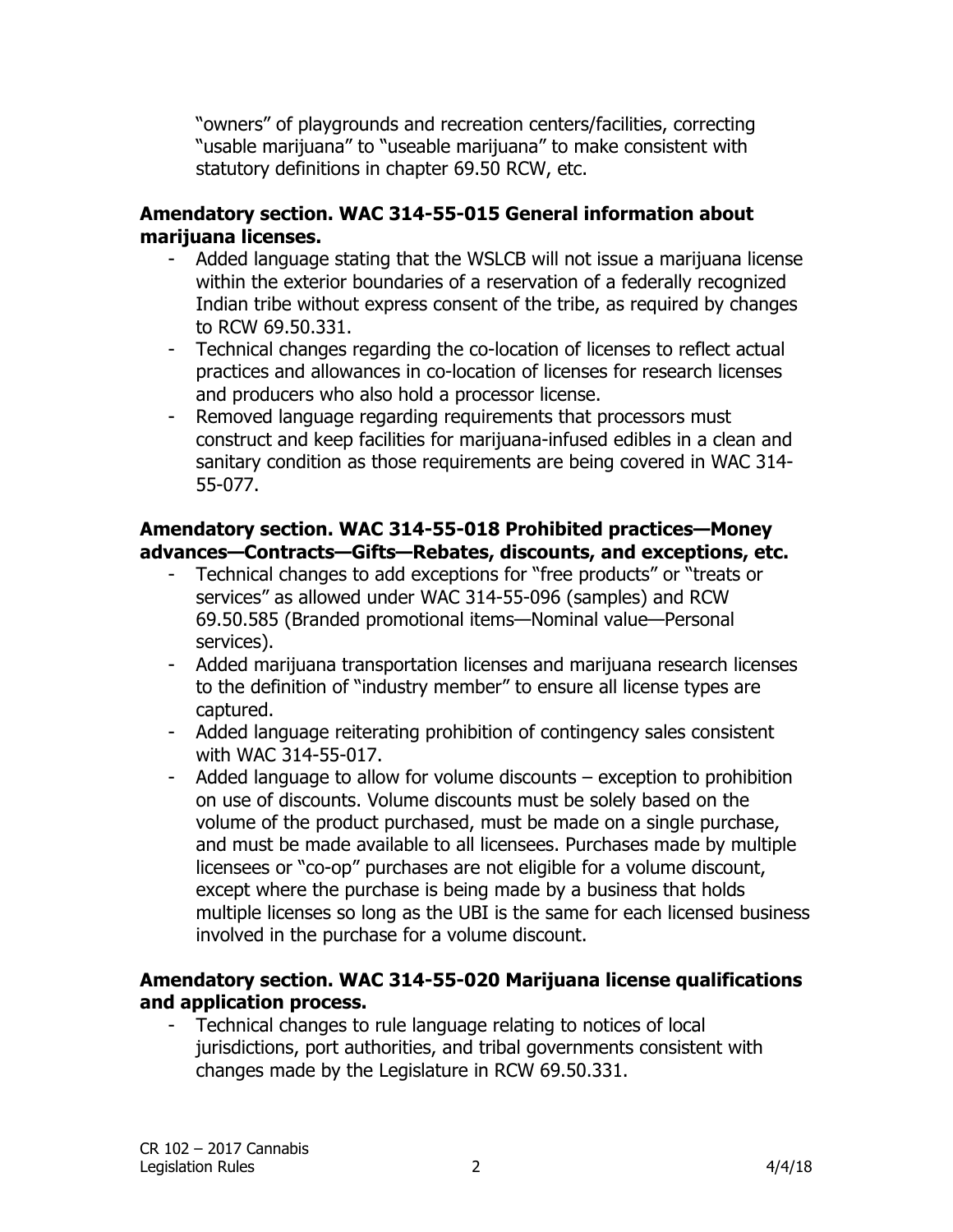- Addition of language relating to the statutory change to prohibit the WSLCB from issuing a marijuana license within the exterior boundaries of a reservation of a federally recognized Indian tribe without express consent of the tribe, as required by changes to RCW 69.50.331. Additional language included outlining the process for an applicant to find another location if the tribe does not consent to the licensee being located within the boundaries of the reservation.
- Technical changes to add all existing marijuana license types.
- Removal of language relating to prioritization of marijuana retail licenses due to the removal of prioritization requirements in statute by the 2017 Legislature.
- Clarifying and technical adjustments to language for inspections of locations and ensuring rule language more clearly reflects WSLCB practice for residency requirements for individuals and entities that must be qualified/listed on a marijuana license.
- Changes to operating plan requirements to move the requirements to a more flexible operating plan form that can be tailored to the needs for each unique license type. This is partially necessary due to the addition of transportation and research licenses.

## **Amendatory section. WAC 314-55-035 Persons or entities that must qualify for a marijuana license.**

- Clarifying changes to the definitions for "true party(ies) of interest" and "financiers" to clearly differentiate the two.
- New language detailing that employees of producers or processors that receive commission-based compensation are not considered true parties of interest so long as the following conditions are met:
	- o The commission-based compensation arrangement does not create a default true party of interest relationship.
	- o The commission-based compensation arrangement between a licensee and employee is in writing, no more than 5% of the gross profits may be given to any one employee under such an arrangement, and an employee receiving commission-based compensation is listed as an employee of the licensee with the Washington State Employment Security Department.
	- o Commission-based compensation arrangements are not permissible for employees of retailers due to concerns about sales-incentive based compensation and promoting over consumption, etc.
- New language clarifying that a consultant that receives a flat or hourly rate compensation under a written contractual agreement is not a true party of interest so long as the consultant does not receive any percentage of profits or interest in the licensed business or management or control of the licensed business such that would indicate or create a true party of interest relationship.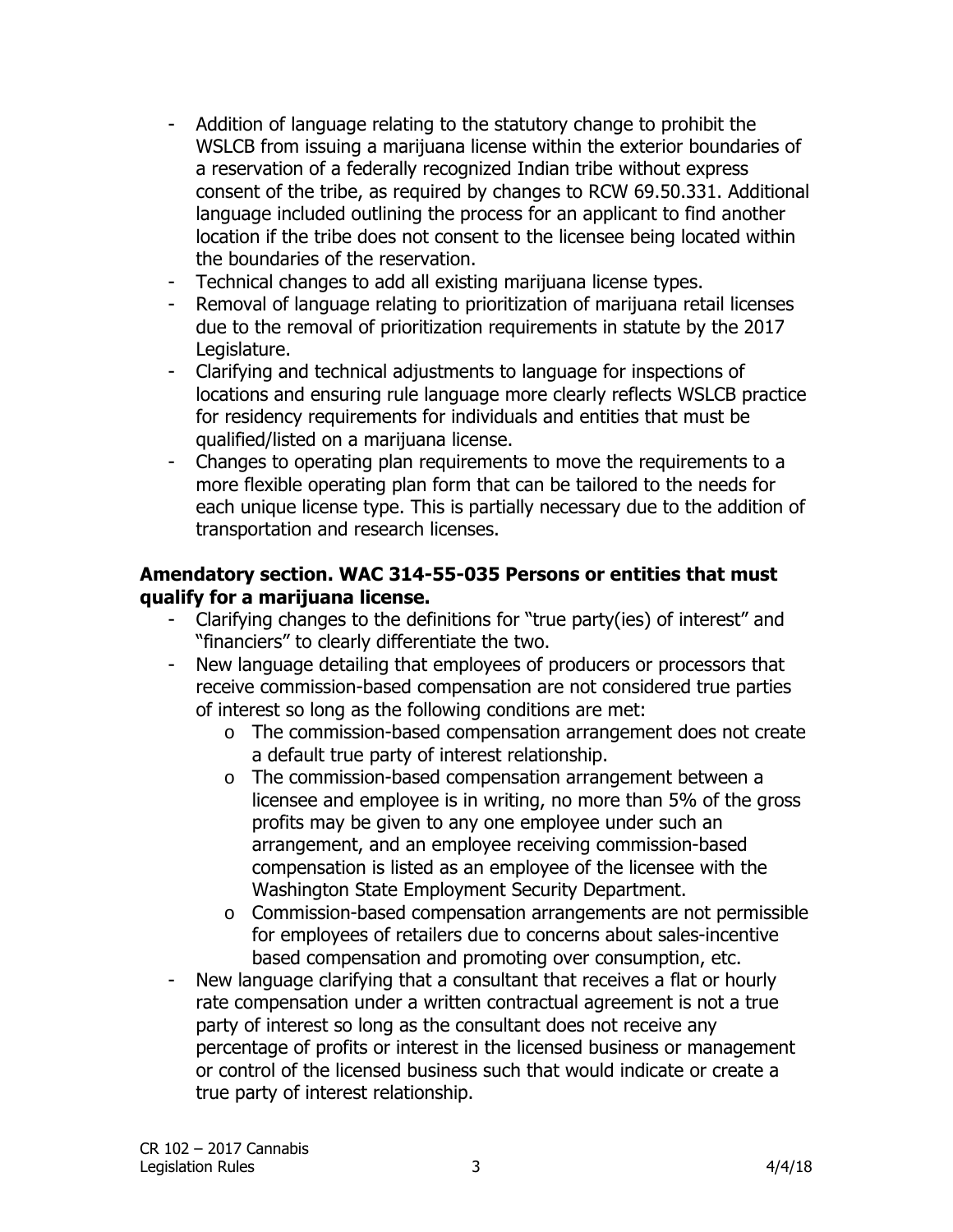- Clarification that all funds must be approved by the WSLCB prior to their transfer, consistent with WSLCB rules and current practice. This addition is to reinforce this requirement since some licensees have not done so and have run into issues.
- Added references to changes in ownership requirements in WAC 314-55- 120 to ensure clarity of requirements and avoid confusion.

#### **Amendatory section. WAC 314-55-050 Reasons the WSLCB may seek denial, suspension, or cancellation of a marijuana license application or license.**

- Technical changes to ensure all marijuana license types correctly fall under rule requirements.
- Technical changes to ensure exceptions to buffer zone requirements function correctly if a local jurisdiction reduces the 1,000 foot distance requirement for restricted entities by local ordinance.

# **Amendatory section. WAC 314-55-073 Marijuana research license.**

- Increases to project plan page length from 4 to 8 pages, not including references or citations, to allow for greater explanation of project plans and supportive documentation of evidence and data.
- Additional provisions allowing the scientific reviewer to inquire into the cost of the proposed project as well as financial support and viability of an applicant for a research license.
- New language allowing for the scientific reviewer to request additional information if necessary to complete the review of the research license application.
- New language allowing the scientific reviewer to conduct a site visit if needed to assess location, facilities, or equipment for the proposed project.

## **Amendatory section. WAC 314-55-075 Marijuana producer license — Privileges, requirements, and fees.**

- Adjustments to reflect statutory changes allowing licensed producers to sell immature plants or clones and seeds members of a registered cooperative, qualifying patients, or designated providers. Detailed requirements for these sales appear in a new section later in chapter 314- 55 WAC, also part of this rulemaking.
- Adjustments to reflect statutory changes to allow licensed producers to sell immature plants or clones and seeds to licensed marijuana researchers.
- Changes to the fees for a producer license to reflect changes to state law increasing license fees to \$1300 effective July 1, 2018.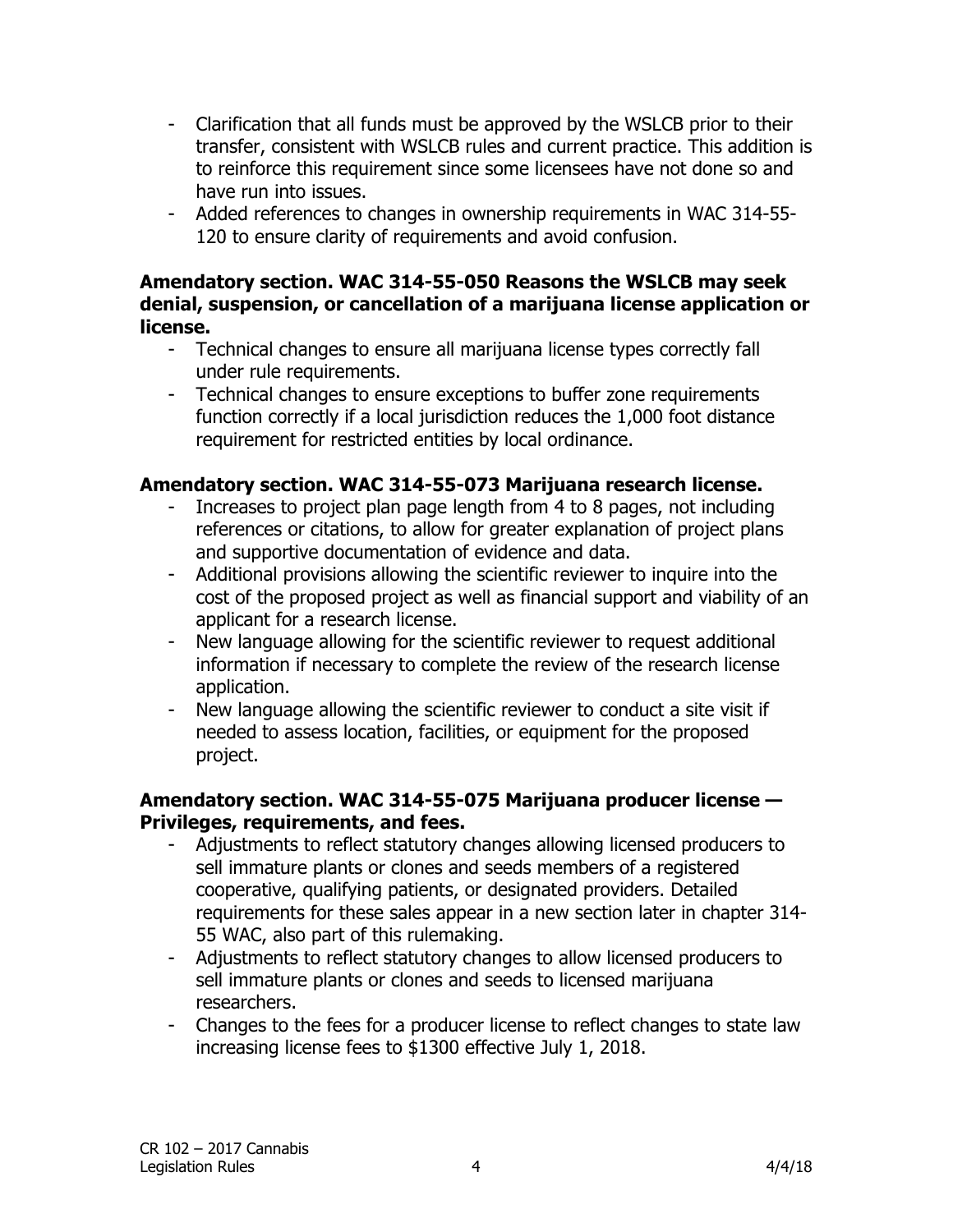- Technical changes detailing that the window to apply for a producer license is closed. The WSLCB may reopen the producer license application window at subsequent times when deemed necessary.
- Technical changes to language to reflect that overall canopy cannot exceed the amount licensed by the WSLCB.
- Addition of language being moved from other sections regarding treating or adulterating useable marijuana and the requirement that QA test results must be made available to any processor purchasing product, as well as lot labeling requirements. These provisions appeared elsewhere in the chapter but made more sense to be included in this rule.

# **Amendatory section. WAC 314-55-077 Marijuana processor license – Privileges, requirements, and fees.**

- Technical changes to rework the organization of the overall rule.
- Changes to the fees for a processor license to reflect changes to state law increasing license fees to \$1300 effective July 1, 2018.
- Technical changes detailing that the window to apply for a processor license is closed. The WSLCB may reopen the producer license application window at subsequent times when deemed necessary.
- Adjustments to phase out the addition of a processor license for an existing producer license that has not also been issued a processor license. These provisions have served their purpose and are no longer needed.
- Adjustments to rule language to reflect the new requirements for processors that make marijuana-infused edible products to obtain a marijuana edible endorsement from the WSDA effective April 1, 2018.
- Moved language from WAC 314-55-015 regarding requirements that processors must construct and keep facilities for marijuana-infused edibles in a clean and sanitary condition as it is more appropriate in this rule.
- Addition of language being moved from WAC 314-55-105 regarding treating or adulterating useable marijuana as it is more appropriate to appear in this rule and WAC 314-55-075.
- Removal of language regarding the requirement that servings of marijuana-infused edibles must be individually wrapped and other packaging and labeling provisions as they are covered in packaging and labeling rules (WAC 314-55-105).
- Language allowing the removal of the statement "this product contains" marijuana" only if a universal symbol is adopted by the Board and upon the effective date of that change.
- Language allowing processing service arrangements between licensed processors to process intermediate products for a fee rather than purchasing the marijuana and selling it back plus the costs of extraction services. Additional provisions are included providing parameters on how such arrangements may operate.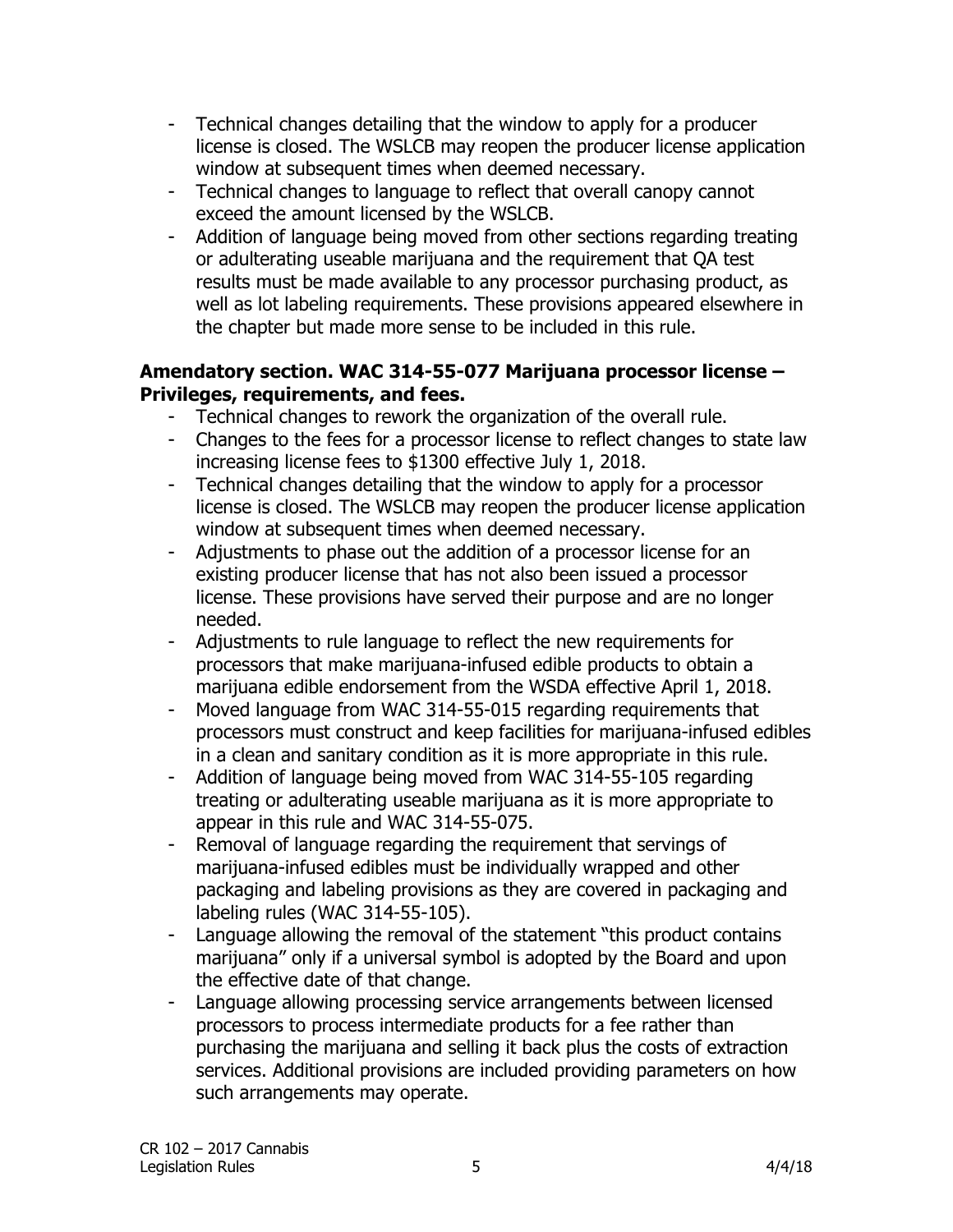- Additional provisions relating to returns of product, including recordkeeping requirements.
- Clarifying technical and organizational changes throughout.

## **Amendatory section. WAC 314-55-079 Marijuana retailer license – Privileges, requirements, and fees.**

- Changes to incorporate the allowance for sale or donation of lockable drug boxes due to changes to law. A marijuana retailer may not sell lockable boxes for less than the cost of acquisition or sell boxes received as a donation. The donation of lockable boxes must come from a person or entity that is not a licensed marijuana producer, processor, or retailer.
- Increase of maximum retail license interests from 3 to 5 total due to changes in law.
- Clarifying technical and organizational changes throughout.
- Changes to the fees for a retailer license to reflect changes to state law increasing license fees to \$1300 effective July 1, 2018.
- Language regarding requirements that products be stored behind a counter or other barrier moved from WAC 314-55-105 to this rule as the provisions are more appropriate in the retailer rule rather than packaging and labeling rules.
- Removal of 72-hour notification requirement prior to disposal of marijuana products consistent with removal for waste requirements proposed in this rulemaking.

## **Amendatory section. WAC 314-55-080 Medical marijuana endorsement.**

- Clarifying changes to incorporate provisions in law allowing qualifying patients between 18 and 21 years old with a recognition card to enter and remain on the premises of a retail store with a medical marijuana endorsement. Additional provisions for qualifying patients with recognition cards under the age of 18 are also included. Changes are consistent with allowances in statute and will ensure licensees have proper information regarding the privileges of qualifying patients under age 21.
- Adjustments to require records be kept for 5 years, consistent with Dept. of Revenue recordkeeping requirements.

# **Amendatory section. WAC 314-55-082 Insurance requirements.**

- Clarifying edits to ensure better understanding of rule requirements.

## **Amendatory section. WAC 314-55-083 Security and traceability requirements for marijuana licensees.**

- Adjustment to rule title to ensure understanding that traceability system requirements are included in the rule.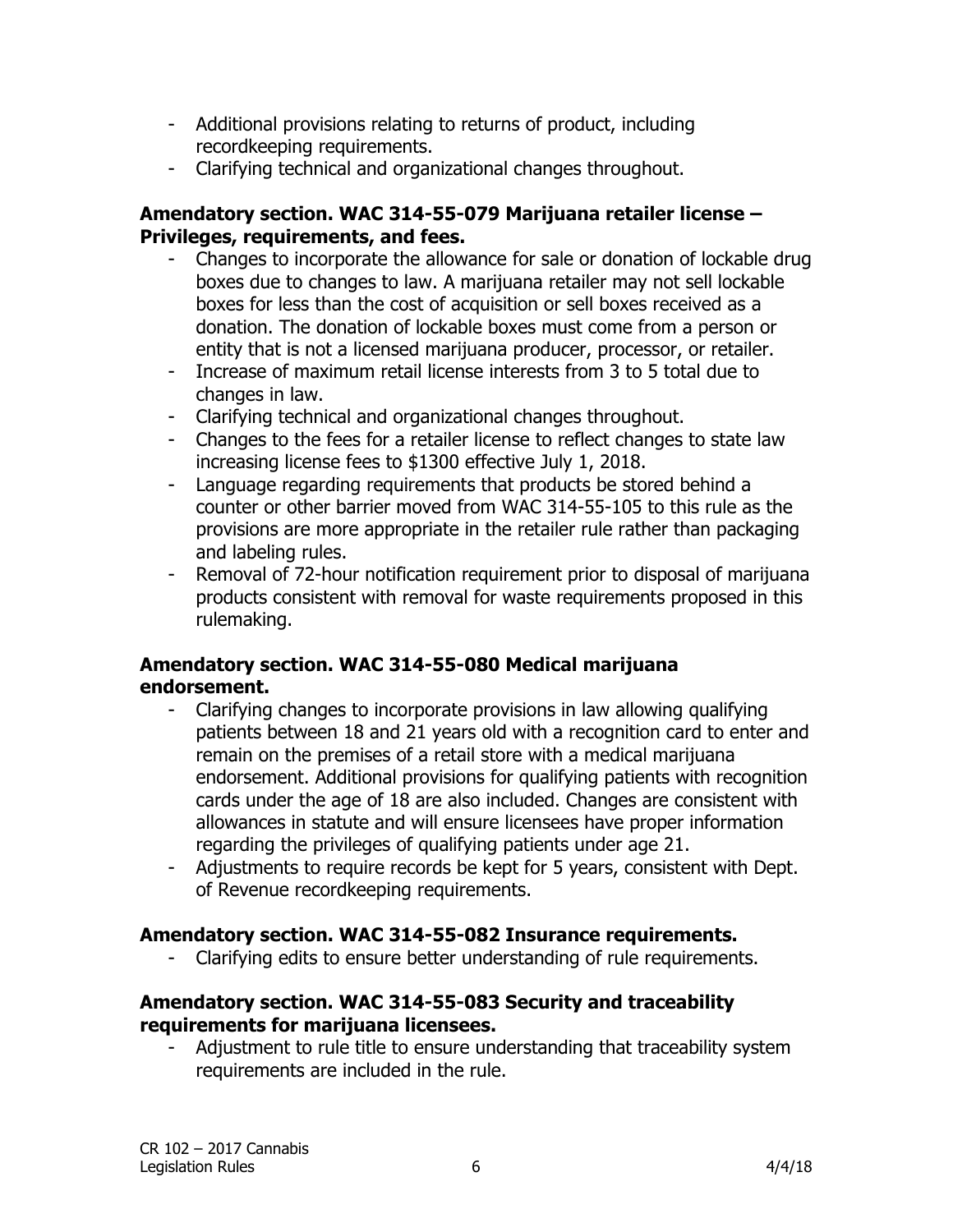- Proposed removal of 24-hour quarantine requirement prior to transfers of product.
- Proposed removal of 72-hour notification and waiting period prior to destroying waste.
- Change from the 16-digit identification number to the "unique identifier generated by the state traceability system" due to the transition to a new traceability system.
- Removal of the 15-day window for start-up inventory for producers. Since the industry has been up and running for years now, this allowance has served its purpose. Producers may purchase plants/clones/seeds, etc., from other licenses producers.

# **Amendatory section. WAC 314-55-084 Marijuana plant production.**

Minor changes to ensure the rule functions properly, including technical changes due to WAC 314-55-108, Pesticide action levels, becoming effective in August 2017.

## **Amendatory section. WAC 314-55-087 What are the recordkeeping requirements for marijuana licensees?**

Adjustment to require records be kept for 5 years, consistent with Dept. of Revenue recordkeeping requirements.

#### **Amendatory section. WAC 314-55-089 Tax and reporting requirements for marijuana licensees.**

- Change to provide that monthly reporting requirements for purchases and sales by producers and processors is accomplished by keeping data completely up to date in the state traceability system.
- Edits to clarify that inventory reductions that are not adequately documented will be deemed to be sales and will be assessed the excise tax.
- Additional language to clarify that excise tax collected in error must either be returned to the customer(s) or remitted to the WSLCB if returning to the customer(s) is not possible.
- If a licensee uses a money transmitter service, the licensee must remit payments in US dollars.

## **Amendatory section. WAC 314-55-092 Failure to pay excise taxes and late payment of excise taxes.**

- Clarifying adjustment that the 2% penalty per month applies to outstanding balance for late excise tax payments.

#### **Amendatory section. WAC 314-55-095 Marijuana servings and transaction limitations.**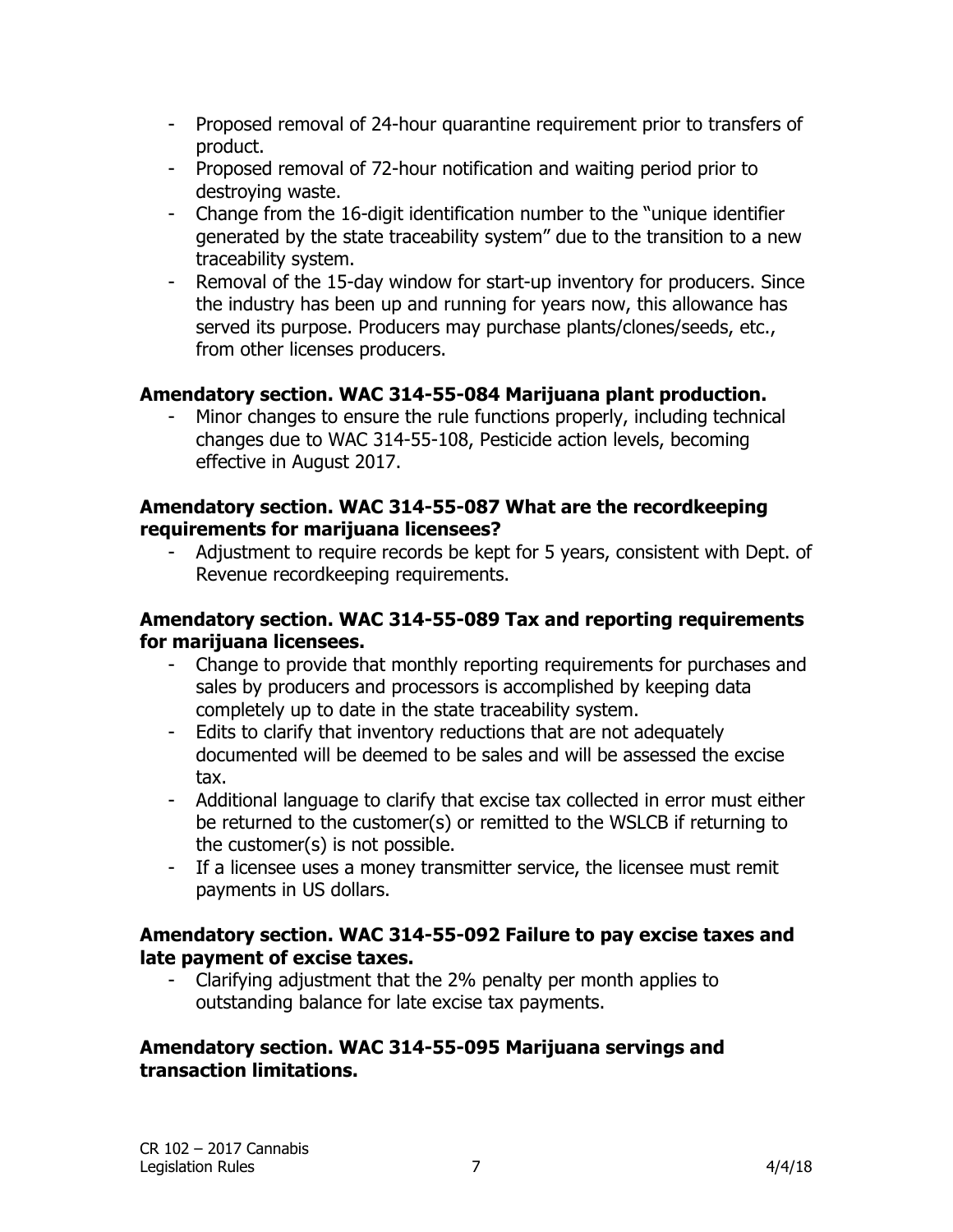- Changes to clarify the servings and transaction limits for products, including marijuana-infused products otherwise taken into the body and topicals. These changes were a direct result of many questions received on servings and transactions requirements from the industry.
- Limits were needed for products that are otherwise taken into the body to ensure uniformity in servings and transaction requirements for all marijuana-infused products that are eaten or absorbed into the body through a method other than oral ingestion. These proposed changes will serve to avoid similar concerns for overconsumption and THC limits for these products as exist with marijuana edible products.
- Added language that states a licensee or employee of a licensee is prohibited from conducting a sale that facilitates an individual in obtaining more than the personal possession amount.

## **Amendatory section. WAC 314-55-096 Vendor, educational, and internal quality control samples.**

- Clarifying changes to ensure sampling rules are clear and understandable due to licensees expressing confusion with requirements.
- Clarification that vendor samples may only be given to and used by licensees or employees of licensees who have product ordering authority. This change is proposed to avoid potential compensation through marijuana products and to ensure that vendor samples function as they should in only being used to negotiate a sale for a product that the licensee does not already carry.
- Added allowances specifically for products that are otherwise taken into the body consistent with definitions and servings and transaction limitations, as well as treating such products similar to marijuana edible products.
- Added language regarding the amounts of topical products that may be sampled under vendor and education sampling rules as the rules were silent. This is in response to industry questions on the subject.
- Change from the 16-digit identification number to the "unique identifier generated by the state traceability system" in labeling requirements for samples due to the transition to a new traceability system.

## **Amendatory section. WAC 314-55-097 Marijuana waste disposal— Liquids and solids.**

- Changes to remove the 72-hour notification requirement prior to disposal of waste. Traceability requirements must still be maintained by licensees for waste disposal, but the 72-hour waiting period is proposed to be removed.
- Additional changes to waste requirements are expected later this year. The WSLCB is currently discussing potential changes with the Dept. of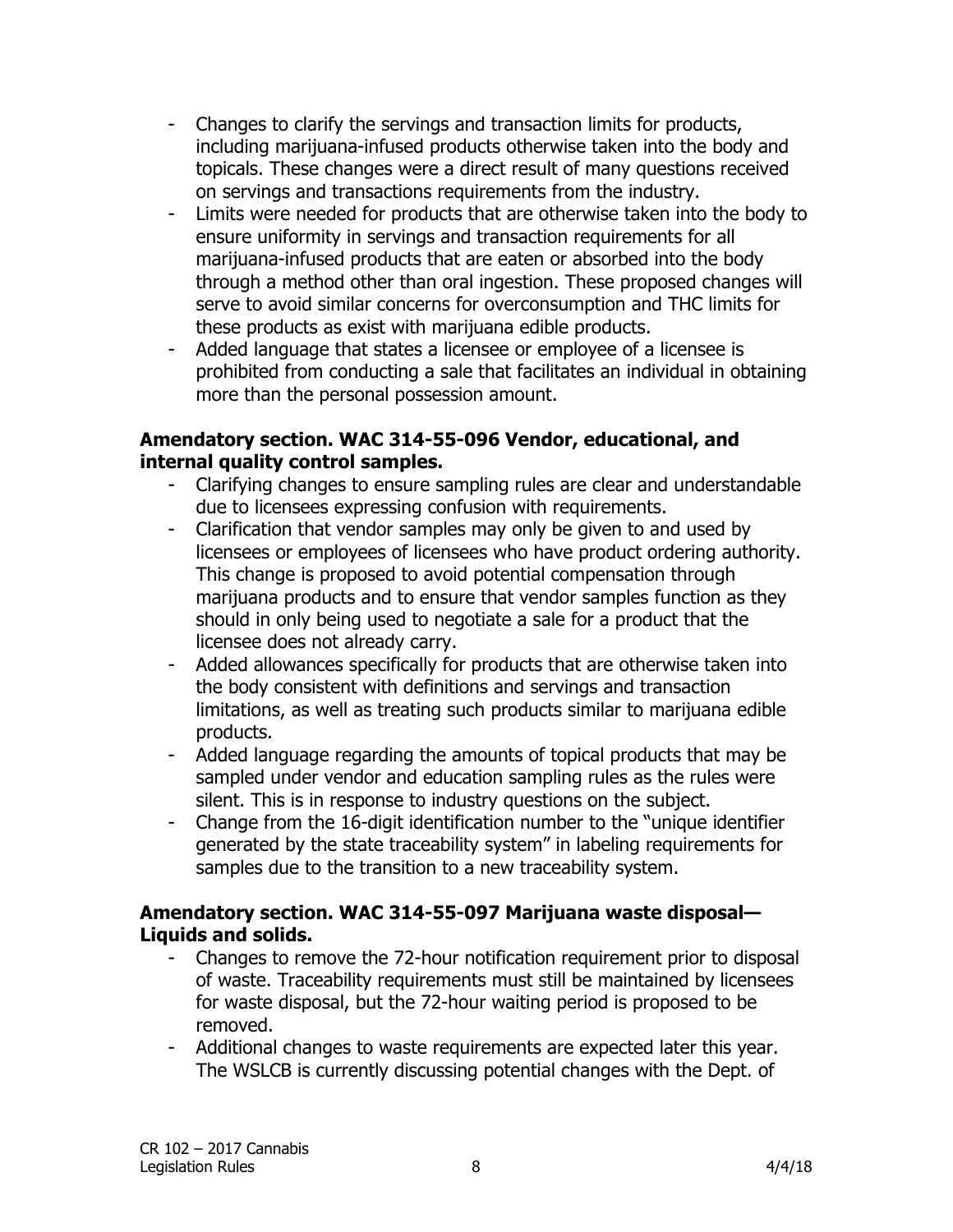Ecology, waste management companies, and local jurisdictions.

# **Amendatory section. WAC 314-55-102 Quality assurance testing.**

- Changes to language surrounding elective compliant products testing under DOH rules (chapter 246-70 WAC) to eliminate confusion around optional quality assurance tests.
- Technical change to add provisions that the QA tests and third party testing lab name must be included with each lot and disclosed to the customer buying the lot. This requirement is elsewhere in the chapter, but important to reiterate here to ensure the ultimate consumer has access to lab results (also required under current rules).
- Technical change incorporating requirements in RCW 69.50.345 that any remaining sample after testing must be returned to the licensee or disposed as provided in WAC 314-55-097.

#### **Amendatory section. WAC 314-55-104 Marijuana processor license extraction requirements.**

- Various changes to make clarifying edits due to other rule changes to Lab QA rules during 2017.
- Removal of the requirement to send certificates for extractors to the WSLCB, but licensees must meet with requirements of the State Building Code Council in WAC 51-54A-3800, as well as other legal and regulatory requirements to ensure the safe construction and operation of extractor machines.

#### **New section. WAC 314-55-117 Use of payment services by retailers.**

- Proposed new section to provide guidance to retail licensees that use money transmitter services.
- Changes were developed in partnership with the Dept. of Financial Institutions.

# **Amendatory section. WAC 314-55-120 Ownership changes.**

Added language (consistent with WAC 314-55-035) that licensees must notify the WSLCB if there are any changes to marital status of any true party of interest in the license. This is due to the fact that such changes have ownership change impacts.

# **Amendatory section. WAC 314-55-125 Change of location.**

- Clarifying edits to ensure licensees understand that any change of location requires an application and approval by the WSLCB prior to any change of location of the licensed business.

# **New Section. WAC 314-55-137, Receiverships.**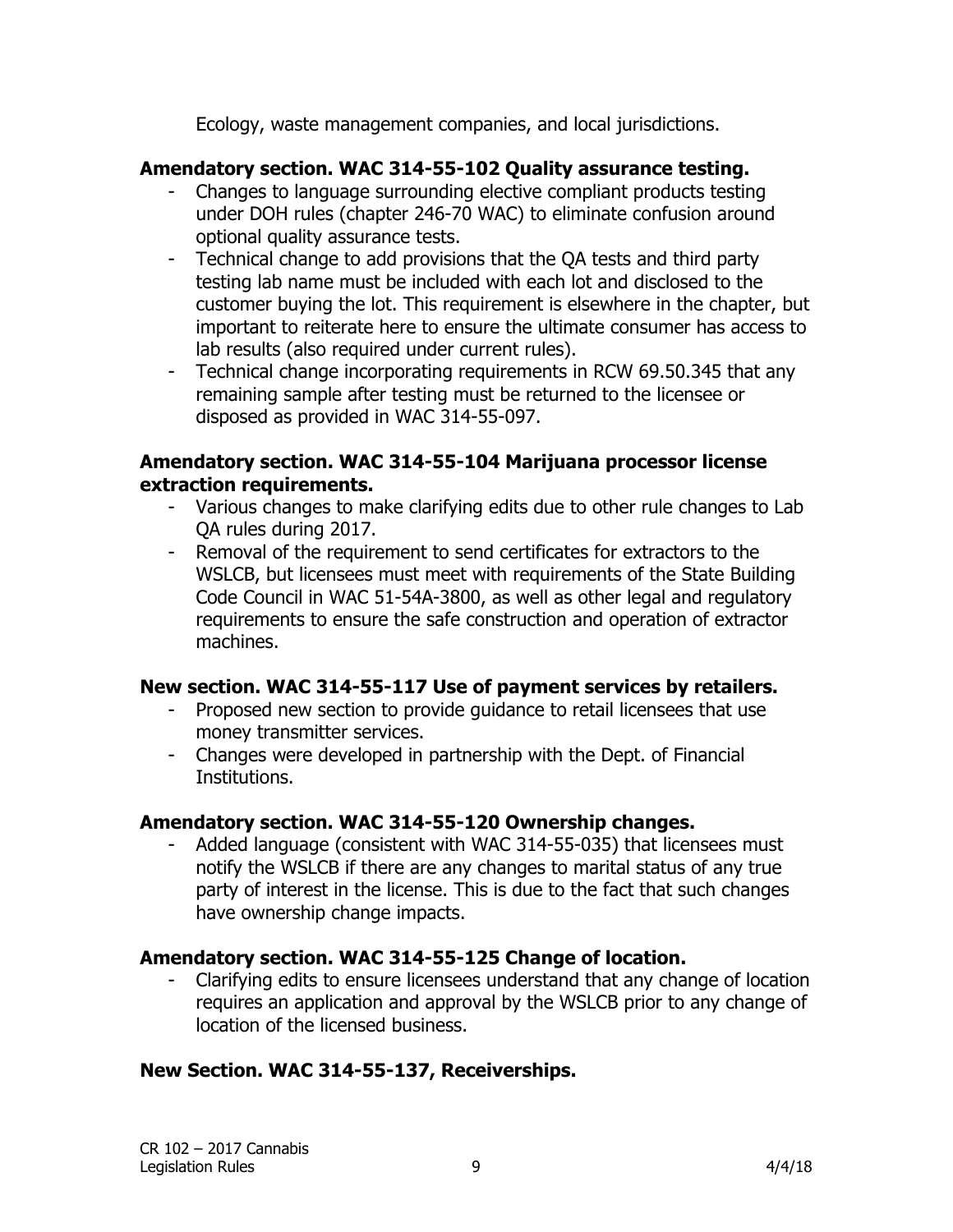- New section proposed to detail requirements for receiverships involving marijuana licenses. This section defines notice requirements for receiverships, the requirements to be eligible to be a receiver, the role and responsibility of receivers, and qualifications to be placed on the WSLCB's pre-approved receiver list.
- This new section is needed due to a rise of licenses going into receivership and to address issues and potential concerns with receivership scenarios.

## **Amendatory section. WAC 314-55-140 Death or incapacity of a marijuana licensee.**

- Removal of receivership references due to the proposed new section regarding receiverships, WAC 314-55-137.

#### **Amendatory section. WAC 314-55-185 WSLCB right to inspect premises or vehicles associated with a license to produce, process, sell, research, or transport marijuana.**

- Technical changes to ensure proper reference to all marijuana license types.

## **Amendatory section. WAC 314-55-410 Cooperatives.**

- Changes proposed to address cooperative renewals. The WSLCB will contact the primary contact listed for each registered cooperative on an annual basis to ensure validity of recognition cards and to confirm the status, whether active or inactive, of the cooperative. If the WSLCB finds that the cooperative no longer meets the criteria required under this section, the WSLCB may not renew the cooperative registration.
- Technical changes due to proposed new section regarding purchases of immature plants/clones and seeds from licensed producers by members of registered cooperatives, patients with recognition cards, and designated providers.

#### **New section. WAC 314-55-417 Sales of immature plants or clones and seeds from licensed producers to members of cooperatives, qualifying patients, and designated providers.**

- Proposed new section to address changes to law allowing patients with recognition cards and designated providers to purchase immature plants/clones and seeds from licensed producers.
- Moved provisions for members of registered cooperatives making purchases of immature plants/clones and seeds from licensed producers.
- Proposed new rule largely tracks the provisions or the Board Interim Policy on this issue, but makes slight adjustments due to the proposed removal of the 24-hour quarantine requirement prior to transfers of plants/products by licensed producers.